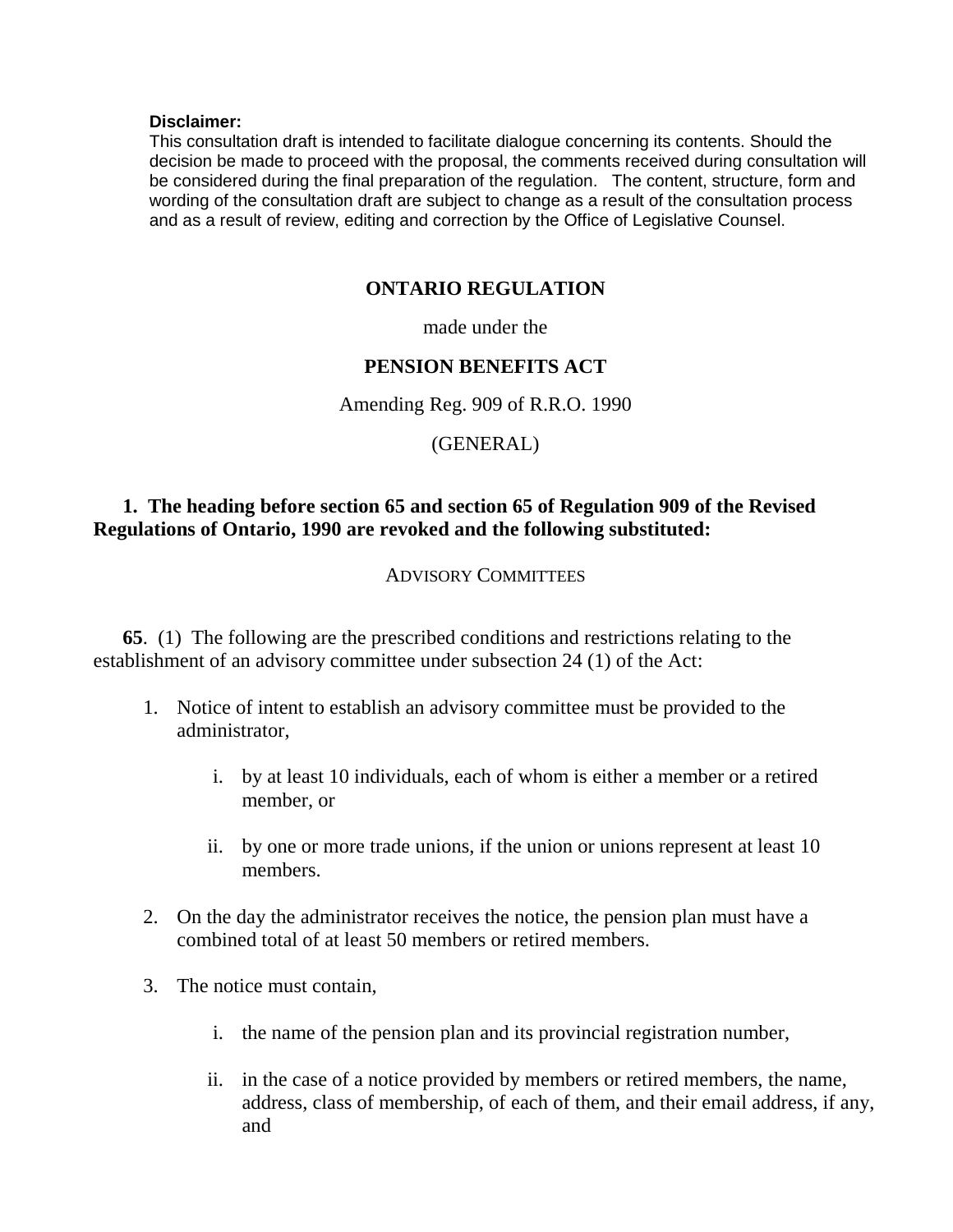iii. in the case of a notice provided by a trade union, the trade union's name and address and the name and email address of a contact person.

(2) Within 30 days after receiving the notice, the administrator shall contact the individuals or trade union that provided the notice to discuss the manner in which the administrator proposes to comply with the requirements in subsection (3).

- (3) Within 90 days after receiving the notice, the administrator shall,
	- (a) notify all members and retired members that a vote will be held respecting whether to establish an advisory committee;
	- (b) distribute the ballot for voting and provide details about how to participate in the vote; and
	- (c) distribute any information prepared by the members, retired members or trade union that provided notice under subsection (1) that describes the purposes of an advisory committee, as set out in subsection 24 (4) of the Act.

(4) The administrator may provide the documents mentioned in subsection (3) in a single notification package to be sent to each member and retired member.

(5) A vote respecting whether to establish an advisory committee shall be conducted by secret ballot using any combination of the following methods:

1. Voting in person by casting a ballot at a meeting of members and retired members.

- 2. Electronically.
- 3. By mail.
- 4. By casting ballots at a specified location.

(6) The administrator shall notify all members, former members and retired members, as well as any trade union that provided notice under subsection (1), of the outcome of the vote.

(7) If a vote to establish an advisory committee is successful, an advisory committee shall be established and shall be composed of at least four and not more than 15 representatives appointed in accordance with the rules in subsections 24 (3) and (3.1) of the Act governing the advisory committee's composition.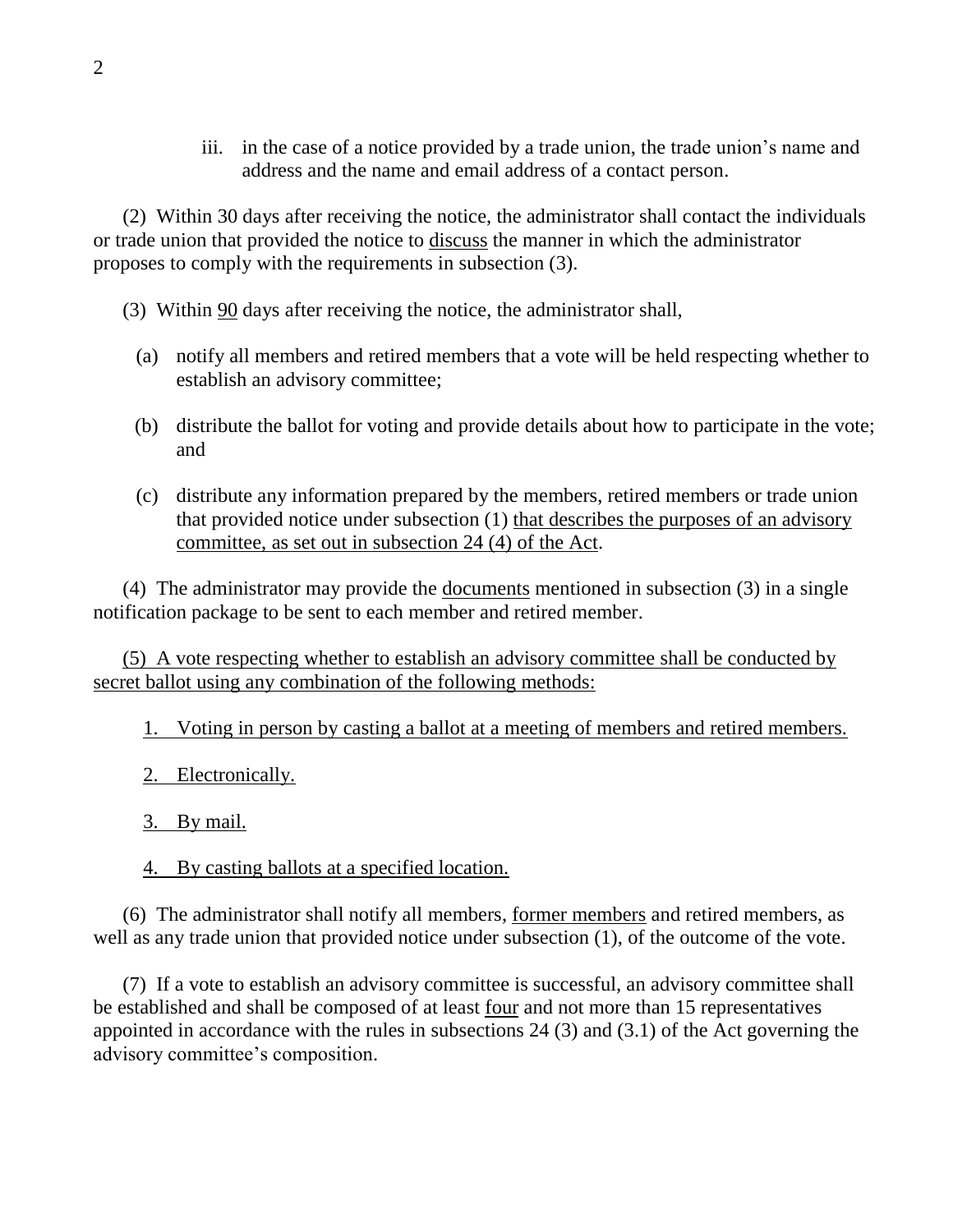(8) The administrator shall give information to the members, retired members or trade union that provided notice under subsection (1) with respect to the membership of the plan in order to facilitate appointments to the advisory committee.

(9) Once the representatives of the advisory committee have been appointed, the administrator shall,

- (a) promptly contact them for the purpose of holding an initial meeting;
- (b) discuss the administration of the pension plan and matters of interest to beneficiaries at meetings to be held at least twice per year, unless the advisory committee determines that one meeting is sufficient in any given year;
- (c) arrange for the plan actuary to meet with them at least annually, in the case of a plan that provides defined benefits;
- (d) ensure they have access, at least annually, to an individual who can report on the fund's investments; and
- (e) provide reasonable administrative assistance for the advisory committee to prepare and distribute an annual report about its activities to members, former members, retired members and other beneficiaries.
- (10) The following costs are payable out of the pension fund:
	- 1. Reasonable costs associated with holding a vote to establish an advisory committee.
	- 2. Reasonable costs relating to the advisory committee's establishment and operation.

(11) If a vote to establish an advisory committee is unsuccessful, the administrator is not required to provide the assistance described in this section for three years after the date of the most recent unsuccessful vote and shall notify all members and retired members, as well as any trade union that provided notice under subsection (1), of this fact.

(12) Pension plans that meet the following criteria are prescribed for the purposes of clause (d) of subsection  $24(6)$  of the Act:

1. A pension plan that is administered by a governing body at least one of the members of which is selected by the members of the plan or by a trade union acting on their behalf.

(13) Advisory committees established before the day subsection 2 (3) of Schedule 22 to the *Jobs for Today and Tomorrow Act (Budget Measures), 2016* comes into force are exempt from